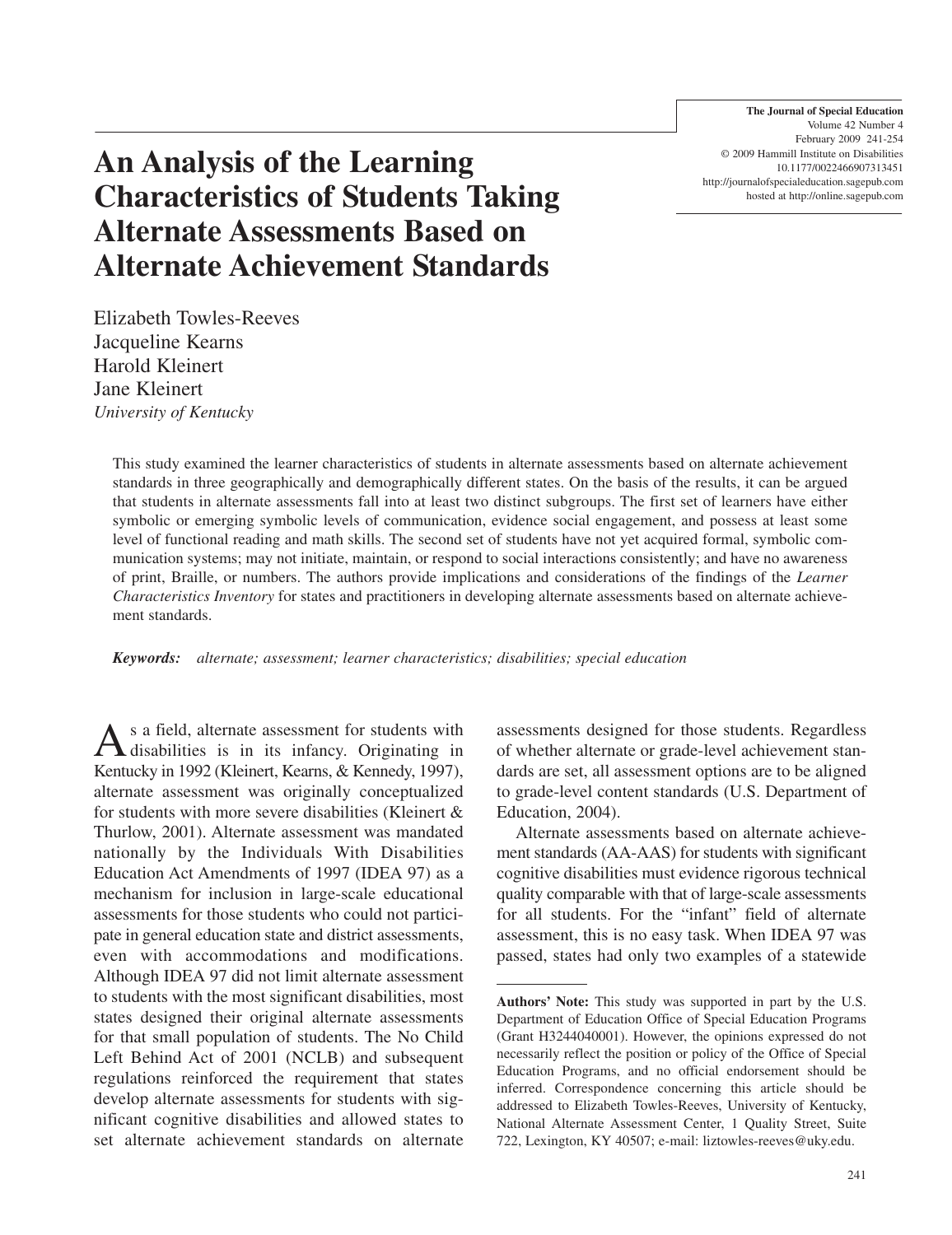alternate assessment to consider (Kleinert et al., 1997; Kleinert, Haigh, Kearns, & Kennedy, 2000) and only 3 years to design alternate assessments of their own. It is not surprising, then, that states have varied widely in the alternate assessment formats they have developed, in how they have aligned their alternate assessments to the state academic content standards identified for all students, and in the technical qualities of their alternate assessments. Furthermore, with the exception of studies of Kentucky's alternate assessment (see Kampfer, Horvath, Kleinert, & Kearns, 2001; Kleinert & Kearns, 1999; Kleinert, Kennedy, & Kearns, 1999; Turner, Baldwin, Kleinert, & Kearns, 2000) and subsequent work by Browder and colleagues (Browder et al., 2003; Flowers, Ahlgrim-Delzell, Browder, & Spooner, 2005), little is known about how alternate assessments have affected teacher practice, access to the general curriculum, and, most important, student outcomes. The challenges are extremely complex. At this time, many states not only are struggling with issues of the technical quality of alternate assessment but are in the midst of engaging in a challenging paradigm shift from functional or below-gradelevel developmental instruction and assessment for some students with disabilities to instruction and assessment linked to grade-level academic content standards for all students.

#### **A Conceptual Framework**

The framework for our research comes from the National Research Council's Committee on the Foundations of Assessment's conception of the *assessment triangle* (Pellegrino, Chudowsky, & Glaser, 2001). The triangle focuses attention on how models of large-scale assessment reflect the characteristics of good teaching and learning, specifically, how diverse groups of students demonstrate that learning within the academic domains.

The assessment triangle consists of "a model of student cognition in the domain, a set of beliefs about the kinds of observations that will provide evidence of the students' competencies, and an interpretation process for making sense of the evidence" (Pellegrino et al., 2001, p. 44). Pellegrino et al. (2001) defined three pillars on which every assessment must rest: "a model of how students represent knowledge and develop competence in the subject domain, tasks or situations that allow one to observe students' performance, and an interpretation method for drawing inferences from the performance evidence thus obtained" (p. 2). They suggested that these pillars make up an

**Figure 1 The Assessment Triangle**



Source: Pellegrino et al. (2001).

assessment triangle and that this triangle—cognition, observation, and interpretation—must be articulated, aligned, and coherent for inferences drawn from an assessment to have integrity. The triangle is illustrated in Figure 1. In this study, we intended to examine a critical part of the assessment triangle, the cognition vertex, and, more precisely, one element of that vertex: the learner characteristics of students who are assessed with AA-AAS.

The students for whom AA-AAS are appropriate represent two problems that challenge traditional measurement theory. First, they represent a small percentage (estimated in NCLB regulation as 1% or less) of the total assessed population of students with and without disabilities. Second, they are reportedly a highly diverse group, particularly with regard to learner characteristics, available response repertoires, and often competing complex medical conditions (Heward, 2006; Orelove, Sobsey, & Silberman, 2004). However, few empirical data exist to verify the extent to which students with these learning characteristics are represented in the assessed population.

# **Who Are These Students?**

According to IDEA 97 and the Individuals With Disabilities Education Improvement Act of 2004, alternate assessments are designed for a very small percentage of the student population, for whom traditional assessments, even with appropriate accommodations, would be inappropriate measures of progress within the general education curriculum. Indeed, these students represent multiple categories of disability under IDEA, including mental retardation, autism, and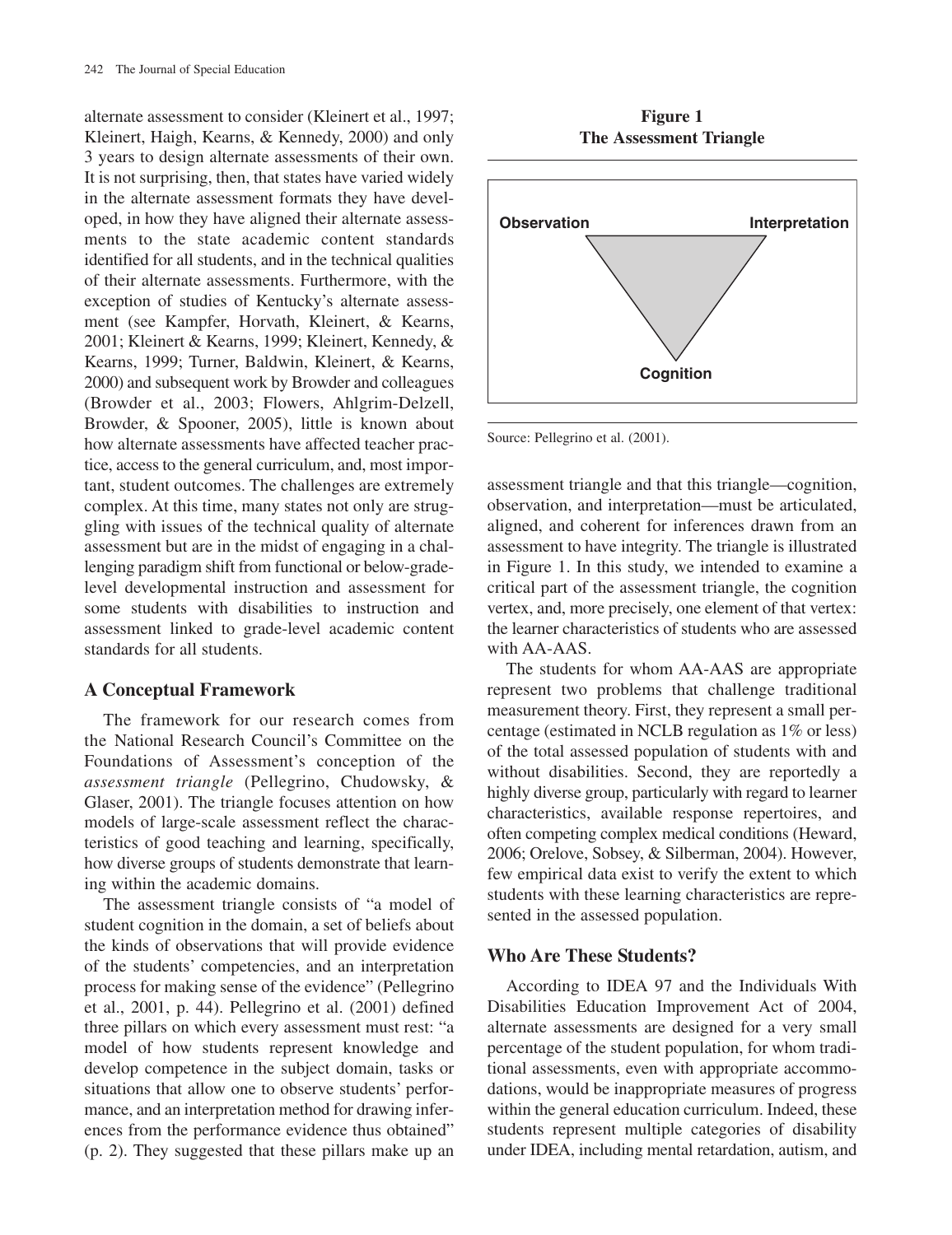multiple disabilities (U.S. Department of Education, 2002-2003). Qualitative data collected from state participation criteria for alternate assessments (Midsouth Regional Resource Center, 2004) suggest that the following characteristics describe the population. These students typically (a) have individualized education programs, (b) have cognitive disabilities, (c) require instruction under multiple conditions to generalize learning, and (d) may receive "functional curricula." However, there is little evidence of how states are monitoring the use of participation guidelines in making assessment decisions and thus how consistently states are identifying students according to their own participation criteria. In a further attempt to describe this population, Almond and Bechard (2005) found in an AA-AAS pilot across five states that these students were most likely to have different curricular focuses, require communication supports and assistive technology, and require physical supports.

#### **Validity Evaluation**

On the basis of the conceptual framework of Pellegrino et al. (2001), the learning characteristics of the assessed population have significant implications for an assessment's validity. Specifically, the validity evaluation of an assessment should consider two questions. First, it is necessary to know whether the assessment is appropriate for the intended population. Second, in high-stakes accountability environments, it is important to ensure that the appropriate population is in fact the population being assessed. This study represents the first systematic attempt to address these two questions.

# **Method**

#### **Research Design**

A survey research design was used to gather data on the learning characteristics of students participating in the AA-AAS in three states. Table 1 outlines the options for each of the three states in data collection. Although the survey could be completed in different modalities (i.e., online or on paper), the directions for completing the survey were all consistent: (a) Teachers were to complete the *Learner Characteristics Inventory* (LCI) for each student participating in the AA-AAS, and (b) for each item on the survey, teachers were to choose the answer that most appropriately described the student. The

**Table 1 Data Collection Techniques for the Learner Characteristics Inventory in States 1, 2, and 3**

| State | Data Collection Technique                          |
|-------|----------------------------------------------------|
|       | Online survey                                      |
|       | Paper-and-pencil version brought to scoring site   |
|       | Paper-and-pencil version completed at scoring site |
|       | Online survey                                      |
|       | Online survey                                      |
|       |                                                    |

following outlines the specific data collection options used in each state.

All special education teachers in State 1 were sent an e-mail inviting them to complete the LCI for each student participating in the AA-AAS during the 2005- 2006 school year. In the e-mail, teachers were offered three ways to complete the LCI:

- 1. Teachers could click on a link that directed them to the inventory, which they could complete for each child participating in the alternate assessment (thus, a teacher with three students in the alternate assessment would complete the LCI for each of the three students). If teachers completed the LCI online, they were asked to print the completion page at the end of the survey and bring it to the scoring site when dropping off the assessment. In this way, they would not be asked again if they had completed the inventory for their students.
- 2. Teachers could complete the inventory by printing out the version attached to the invitation e-mail. Teachers were asked to print the inventory for each student participating in the alternate assessment and bring the LCIs with them when dropping off the assessments at their scoring sites.
- 3. If teachers chose not to complete the inventory, forgot to bring it with them to the site, or chose to complete it upon arrival at the scoring site, inventories were available for them at the scoring site. At all times, teachers were given the choice not to complete the LCI.

In State 2, all district administrators were sent an e-mail from the chief of the bureau of assessment. District administrators were asked to forward an attached e-mail to teachers inviting them to complete an LCI for each student participating in the AA-AAS during the 2005-2006 school year. In this state, teachers were only allowed the option to complete the LCI online. Teachers were given a 3-week window to complete the inventory for their students, and then the inventory was taken offline.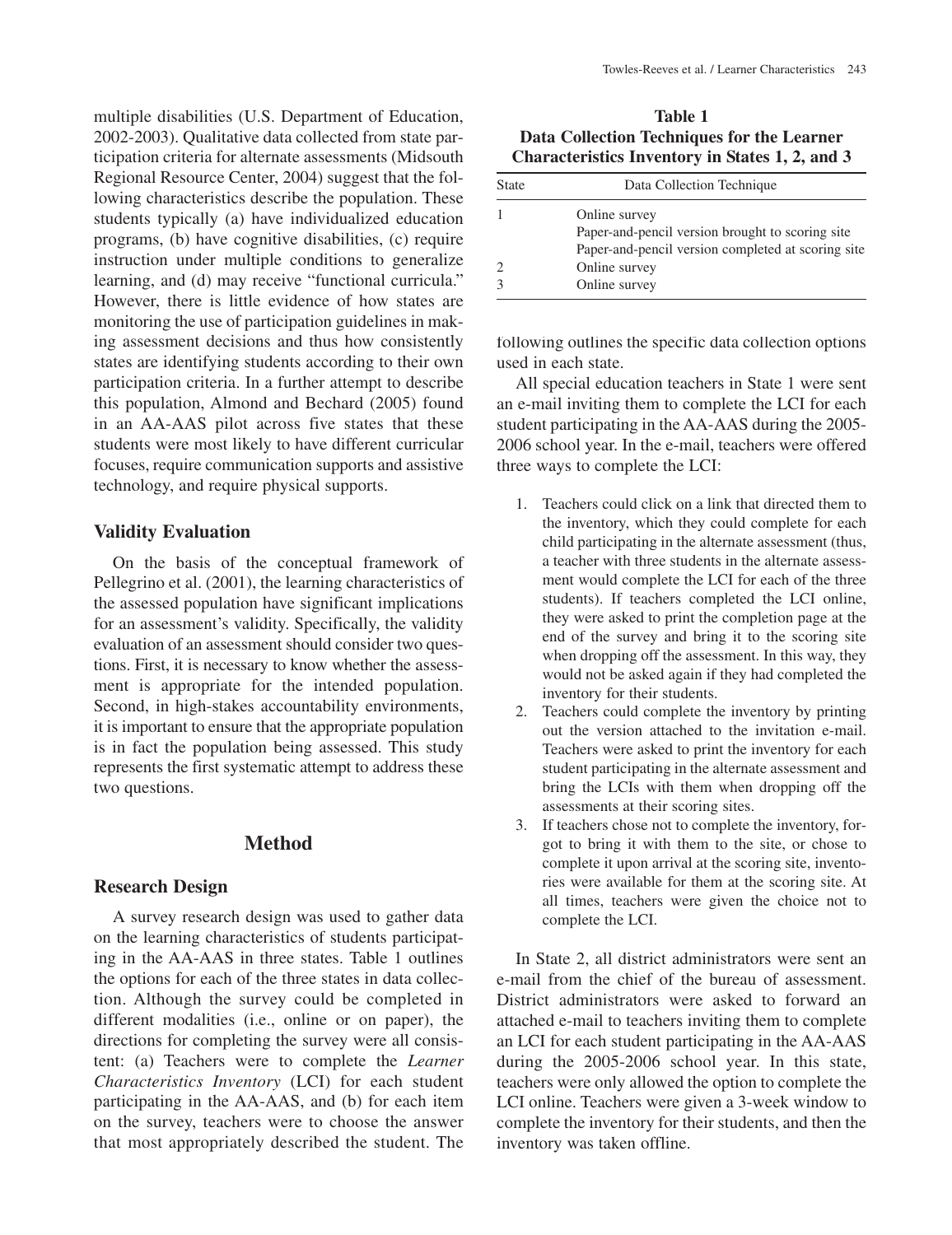In State 3, an e-mail invitation was sent to 247 teachers who attended alternate assessment regional training. From this group of attendees, teachers administering the alternate assessment this year were invited to complete the LCI for each of their students participating in the alternate assessment. The invitation provided a brief description and the purposes of the survey and asked teachers to click on the link to the online survey. Once the teachers clicked on the link, they were directed to the online survey and completed it for each of their students. The survey was available for 2 weeks. After the 1st week, a friendly reminder was sent to teachers. The online survey was extended by 1 week, and teachers received another friendly reminder.

# **Participants**

All teachers who had students participating in the AA-AAS in three states were asked to complete the LCI for each student completing the assessment that year who was on their caseload. One state (State 1) was a southern state, largely rural. The second state was a northeastern state, largely urban and suburban. The third state was a western state, largely rural. To collect data on this population in an efficient and timely manner, researchers developed the instrument to be a quick and easy tool completed by the students' teachers, which could eventually be incorporated into the assessment process (such as when registering students to take the assessment or as part of the materials submitted with the assessment). Because we were interested in student, not teacher, descriptive data, we did not ask teachers to complete demographic data on themselves.

## **Instrumentation**

The LCI was developed by researchers at the National Alternate Assessment Center (NAAC) in conjunction with experts in the fields of occupational therapy, physical therapy, speech and language pathology and communication disorders, deaf-blindness, reading, mathematics, and special education. The LCI went through expert validation, and changes to the categories were made given thoughtful feedback from the experts. The LCI was e-mailed to 10 experts across these fields, with a structured evaluation form. The form required experts to give feedback on the survey as a whole (i.e., clarity, utility, accuracy, and understandability), but for the questions that tapped individual expertise, experts were asked to provide specific recommendations on content and clarity. Each item on the survey included a purpose statement and rationale for the importance of including it on the survey. Experts were asked to indicate if changes were needed for each question and to precisely explain the changes necessary to improve the instrument.

The survey was then piloted with a small sample of teachers (approximately 25 from across elementary, middle, and high school grade levels). Teachers were asked to choose partner respondents (such as speech and language pathologists, school psychologists, or general education teachers), and both were to independently score an LCI for a single student so that interrater agreement could be calculated. Interrater agreement was 84%, and teachers made suggestions for changes to the categories. These suggestions were considered by researchers at NAAC, and a final version of the LCI was once more piloted with a small sample of approximately 15 teachers from across grade levels and their independent partner respondents. The average interrater agreement per variable was 95%, indicating that the instrument was valid to investigate the learning characteristics of students with the most significant cognitive disabilities.

The instrument included 10 questions, 9 on a continuum of skills in the areas of expressive communication, receptive language, vision, hearing, motor skills, engagement, health issues and attendance, reading, and mathematics. The other question was a dichotomous variable asking if students used augmentative communication systems. Teachers were asked to rate where each student in their classes participating in AA-AAS would rank on this continuum or dichotomy for each variable. (A copy of the survey is available from the lead author.)

## **Data Analysis**

Expressive communication, receptive language, vision, hearing, motor skills, engagement, health issues and attendance, reading, and mathematics were continuous variables, and we chose to measure them as such for data analysis purposes. Each item within each variable was given a numerical value (low to high, with high representing more complex abilities). When coding the data in SPSS, multiple responses and missing data were coded as exclusionary data. Descriptive statistics (frequencies and percentages) were assessed for each of the 10 questions on the LCI. In addition, correlational analyses were conducted to investigate the relationships between expressive and receptive communication and reading and mathematics skills,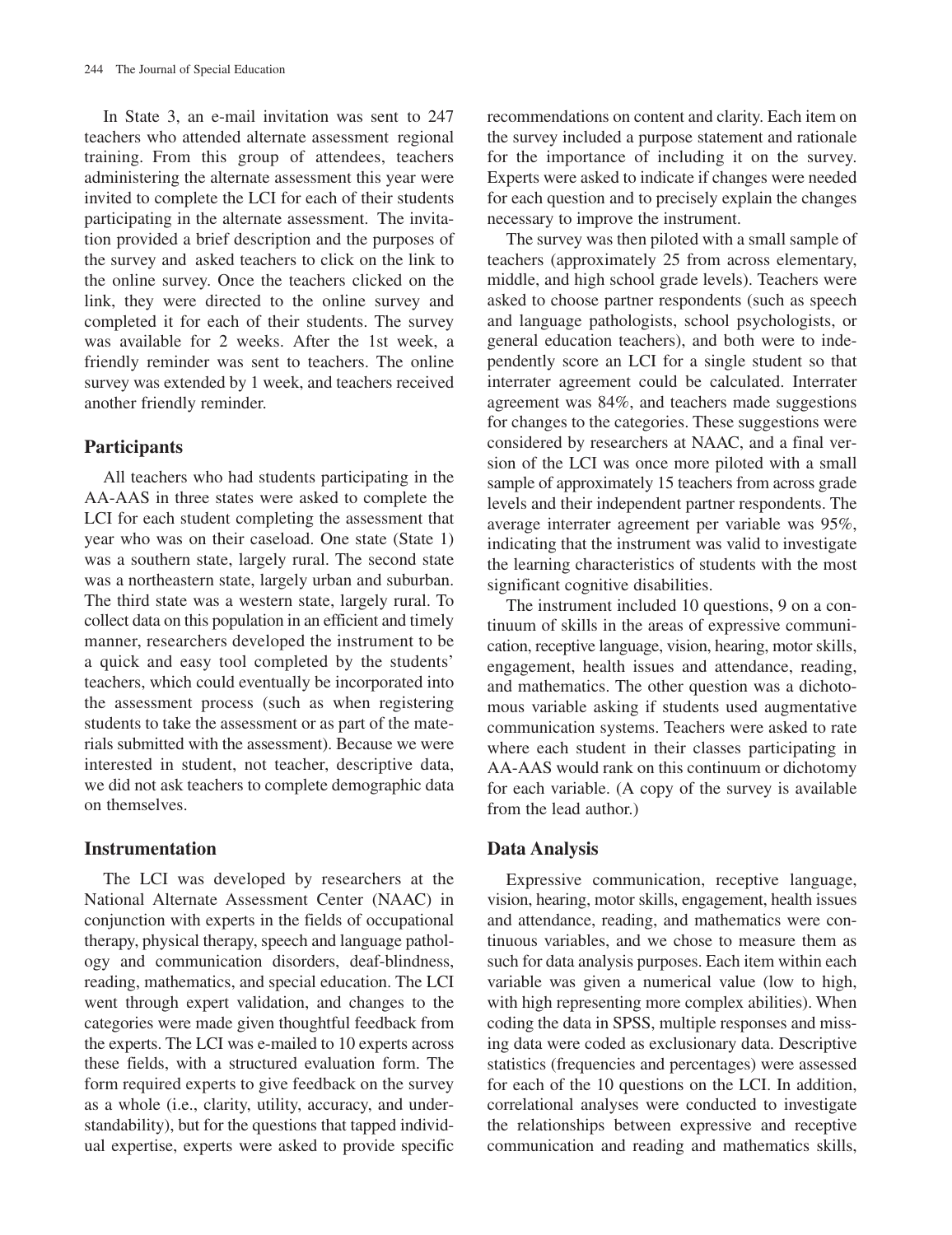along with other variables. In the Results section, we outline the response rate, descriptive statistics, and findings from the correlational analyses.

#### **Results**

During the 2005-2006 school year, approximately 1,394 students in State 1 from Grades 4, 8, and 12 completed AA-AAS. Teachers completed the LCI for 1,120 students during the spring of 2006. The response rate was 80%. In State 2, approximately 2,800 students from Grades 3 to 8 and 10 completed AA-AAS. Teachers completed the LCI for 201 students, also in the spring of 2006. The response rate was approximately 7%. It is possible that the response rate was reduced in State 2 for two reasons: (a) the time of year when the inventory was conducted (a very busy time) and (b) e-mailing teachers through district administrators (which required administrators to forward the e-mails to teachers, increasing attrition). During the 2006-2007 school year, teachers completed the LCI for 219 students in State 3 in the spring of 2007. Approximately 467 students from Grades 3 to 8 and 11 completed AA-AAS. The response rate was approximately 47%.

#### **Descriptive Analyses**

Table 2 includes the total number of respondents and frequencies for each variable in each state. To communicate expressively, most students in each state used verbal or written words, signs, Braille, or languagebased augmentative systems to request, initiate, and respond to questions; describe things or events; and express refusal (71%, 63%, and 74%, respectively, in States 1, 2, and 3). A smaller group of the population in each state used understandable communication through such modes as gestures, pictures, objects or textures, pointing, and so on, to clearly express a variety of intentions (17%, 26%, and 17%, respectively). An even smaller group of students primarily used cries, facial expressions, changes in muscle tone, and so on, to communicate, but these students had no clear use of objects or textures, regularized gestures, pictures, signs, and so on, to communicate (8%, 11%, and 8%, respectively).

Receptively, students in each state fell into two primary groups: those students who independently followed one- or two-step directions presented through words (words could be spoken, signed, printed, or any combination) while not requiring additional cues (46%, 34%, and 56%, respectively, in States 1, 2, and 3) and those students who required additional cues (e.g., gestures, pictures, objects, demonstrations, models) to follow one- to two-step directions (41%, 54%, and 33%). A smaller group in each state (10%, 10%, and 7%) alerted to sensory input from other people (auditory, visual, touch, movement) but required actual physical assistance to follow simple directions. Finally, less than 3% of the population in each state displayed uncertain responses to sensory stimuli (e.g., sound or voice, sight or gesture, touch, movement, smell).

Overall, only a minority of students in each state used augmentative communication systems, in addition to or in place of oral speech (18%, 30%, and 15% in States 1, 2, and 3, respectively). Perhaps most significantly, only 57% of students in State 1, 36% of students in State 2, and 33% of students in State 3 who communicated primarily through cries, facial expressions, changes in muscle tone, and so on, used formalized augmentative communication systems. Furthermore, only 42% of the students in State 1, 44% of the students in State 2, and 43% of the students in State 3 who communicated through such modes as gestures, pictures, objects or textures, pointing, and so on, used formalized augmentative communication systems in place of oral speech.

The LCI also investigated individual students' reading and mathematics skills. For each of the five options under reading and math, teachers were asked to select the option that best described their students' present performance in those areas. In States 1 and 3, teachers noted that over 2% of the population read fluently with critical understanding in print or Braille. This option was not provided on the inventory in State 2. Almost 14% of the students in State 1, 12% in State 2, and 33% in State 3 were rated as being able to read fluently, with basic (literal) understanding from paragraphs or short passages with narrative or informational texts in print or Braille. The largest groups from all three states (50%, 47%, and 33% in States 1, 2, and 3, respectively) were rated as being able to read basic sight words, simple sentences, directions, bullets, and/or lists in print or Braille, but not fluently from text with understanding. Smaller percentages of students (17%, 14%, and 18%) were rated as not yet having sight word vocabularies but being aware of text or Braille, following directionality, making letter distinctions, or telling stories from pictures. Finally, teachers noted that 15% of students in State 1, 25% of students in State 2, and 13% of students in State 3 had no observable awareness of print or Braille.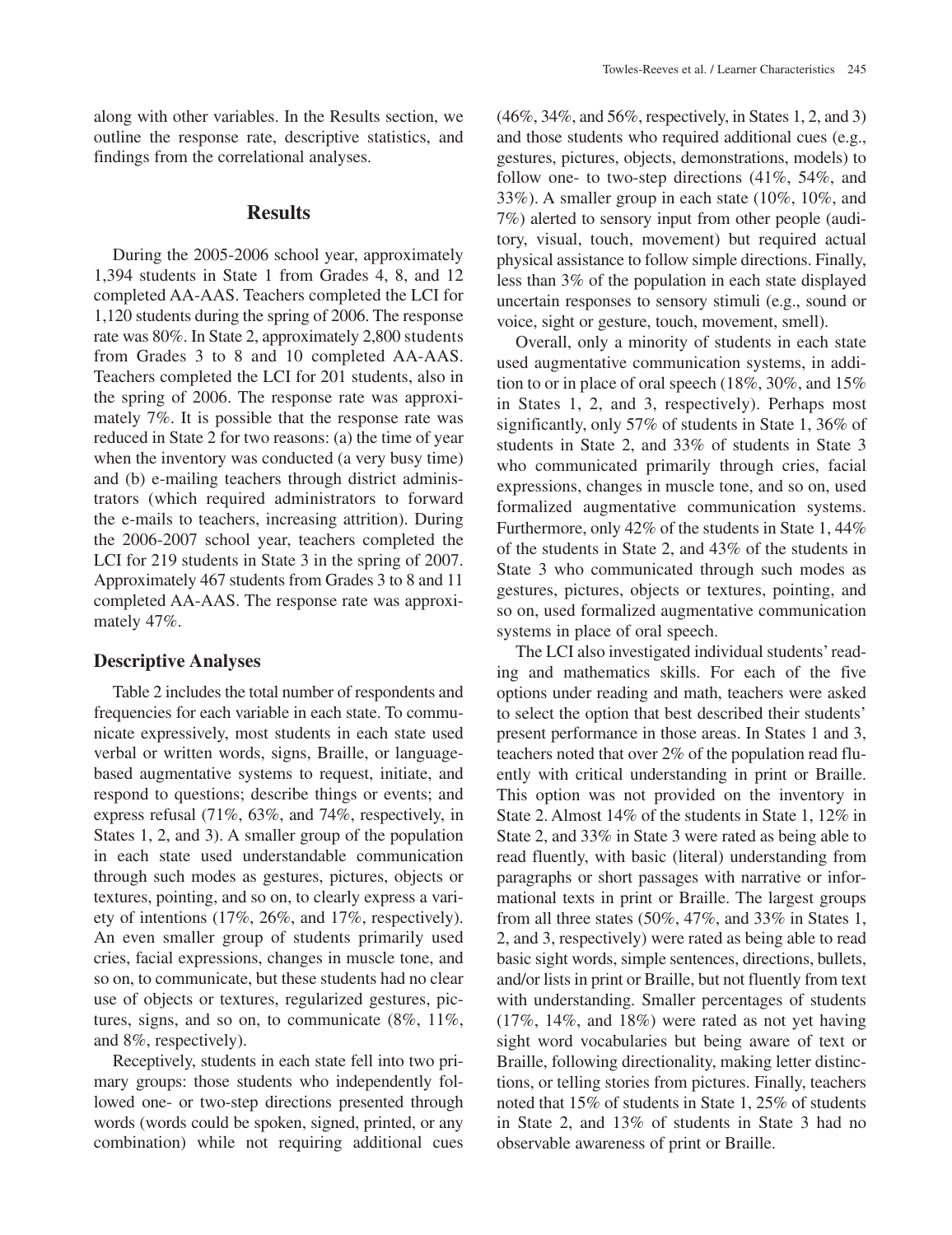| Variable                                                                                                                                                                                                                                                                                                   |                  | State 1        |                  | State 2          |                  | State 3          |  |
|------------------------------------------------------------------------------------------------------------------------------------------------------------------------------------------------------------------------------------------------------------------------------------------------------------|------------------|----------------|------------------|------------------|------------------|------------------|--|
|                                                                                                                                                                                                                                                                                                            |                  | $\%$           | $\boldsymbol{n}$ | $\%$             | $\,$             | $\%$             |  |
| Expressive language                                                                                                                                                                                                                                                                                        |                  |                |                  |                  |                  |                  |  |
| Uses symbolic language to communicate: Student uses verbal or written words, signs,<br>Braille, or language-based augmentative systems to request, initiate, and respond to                                                                                                                                | 799              | 71             | 127              | 63               | 163              | 74               |  |
| questions, describe things or events, and express refusal<br>Uses intentional communication, but not at a symbolic language level: Student uses<br>understandable communication through such modes as gestures, pictures, objects/<br>textures, pointing, etc., to clearly express a variety of intentions | 193              | 17             | 52               | 26               | 37               | 17               |  |
| Student communicates primarily through cries, facial expressions, change in muscle<br>tone, etc., but no clear use of objects/textures, regularized gestures, pictures,<br>signs, etc., to communicate                                                                                                     | 92               | 8              | 22               | 11               | 17               | 8                |  |
| Multiple answers                                                                                                                                                                                                                                                                                           | 6                | 1              | $\boldsymbol{0}$ | $\boldsymbol{0}$ | $\boldsymbol{0}$ | $\mathbf{0}$     |  |
| No response                                                                                                                                                                                                                                                                                                | 30               | 3              | $\mathbf{0}$     | $\overline{0}$   | $\mathfrak{2}$   | 1                |  |
| Total                                                                                                                                                                                                                                                                                                      | 1,120            | 100            | 201              | 100              | 219              | 100              |  |
| Receptive language                                                                                                                                                                                                                                                                                         |                  |                |                  |                  |                  |                  |  |
| Independently follows one- or two-step directions presented through words (e.g. words                                                                                                                                                                                                                      | 523              | 46             | 68               | 34               | 122              | 56               |  |
| may be spoken, signed, printed, or any combination) and does not need additional cues                                                                                                                                                                                                                      |                  |                |                  |                  |                  |                  |  |
| Requires additional cues (e.g., gestures, pictures, objects, or demonstrations/models) to<br>follow one- or two-step directions                                                                                                                                                                            | 461              | 41             | 109              | 54               | 73               | 33               |  |
| Alerts to sensory input from another person (auditory, visual, touch, movement) but                                                                                                                                                                                                                        | 109              | 10             | 21               | 10               | 16               | 7                |  |
| requires actual physical assistance to follow simple directions<br>Uncertain response to sensory stimuli (e.g., sound/voice, sight/gesture, touch,                                                                                                                                                         | 18               | 2              | 3                | 2                | 6                | 3                |  |
| movement, smell)                                                                                                                                                                                                                                                                                           |                  |                |                  |                  |                  |                  |  |
| Multiple answers                                                                                                                                                                                                                                                                                           | 1                | $\mathbf{0}$   | $\boldsymbol{0}$ | $\boldsymbol{0}$ | $\boldsymbol{0}$ | $\overline{0}$   |  |
| No response                                                                                                                                                                                                                                                                                                | 8                | 1              | $\mathbf{0}$     | $\boldsymbol{0}$ | $\mathfrak{2}$   | $\mathbf{1}$     |  |
| Total                                                                                                                                                                                                                                                                                                      | 1,120            | 100            | 201              | 100              | 219              | 100              |  |
| Communication system                                                                                                                                                                                                                                                                                       |                  |                |                  |                  |                  |                  |  |
| Does your student use an augmentative communication system in addition to or in                                                                                                                                                                                                                            |                  |                |                  |                  |                  |                  |  |
| place of oral speech?                                                                                                                                                                                                                                                                                      |                  |                |                  |                  |                  |                  |  |
| Yes                                                                                                                                                                                                                                                                                                        | 202              | 18             | 60               | 30               | 33               | 15               |  |
| N <sub>0</sub>                                                                                                                                                                                                                                                                                             | 878              | 78             | 141              | 70               | 184              | 84               |  |
| Multiple answers                                                                                                                                                                                                                                                                                           | $\boldsymbol{0}$ | $\theta$       | $\theta$         | $\theta$         | $\overline{0}$   | $\boldsymbol{0}$ |  |
| No response                                                                                                                                                                                                                                                                                                | 40               | $\overline{4}$ | $\boldsymbol{0}$ | $\boldsymbol{0}$ | $\mathfrak{2}$   | 1                |  |
| Total                                                                                                                                                                                                                                                                                                      | 1,120            | 100            | 201              | 100              | 219              | 100              |  |
| Reading                                                                                                                                                                                                                                                                                                    |                  |                |                  |                  |                  |                  |  |
| Reads fluently with critical understanding in print or Braille (e.g., to differentiate fact/<br>opinion, point of view, emotional response, etc.)                                                                                                                                                          | 27               | 2              | NA               | <b>NA</b>        | 5                | $\overline{2}$   |  |
| Reads fluently with basic (literal) understanding from paragraphs/short passages with<br>narrative/informational texts in print or Braille                                                                                                                                                                 | 153              | 14             | 24               | 12               | 73               | 33               |  |
| Reads basic sight words, simple sentences, directions, bullets, and/or lists in print or Braille                                                                                                                                                                                                           | 562              | 50             | 95               | 47               | 71               | 33               |  |
| Aware of text/Braille, follows directionality, makes letter distinctions, or tells a story from<br>the pictures that is not linked to the text                                                                                                                                                             | 192              | 17             | 28               | 14               | 40               | 18               |  |
| No observable awareness of print or Braille                                                                                                                                                                                                                                                                | 172              | 15             | 50               | 25               | 28               | 13               |  |
| Multiple answers                                                                                                                                                                                                                                                                                           | 6                | $\mathbf{1}$   | $\overline{0}$   | $\boldsymbol{0}$ | $\mathbf{0}$     | $\boldsymbol{0}$ |  |
| No response                                                                                                                                                                                                                                                                                                | 8                | $\mathbf{1}$   | $\overline{4}$   | 2                | 2                | 1                |  |
| Total                                                                                                                                                                                                                                                                                                      | 1,120            | 100            | 201              | 100              | 219              | 100              |  |
| Mathematics                                                                                                                                                                                                                                                                                                |                  |                |                  |                  |                  |                  |  |
| Applies computational procedures to solve real-life or routine word problems from<br>a variety of contexts                                                                                                                                                                                                 | 29               | $\overline{2}$ | 8                | 4                | 9                | 4                |  |
| Does computational procedures with or without a calculator                                                                                                                                                                                                                                                 | 641              | 57             | 75               | 38               | 111              | 51               |  |
| Counts with 1:1 correspondence to at least 10 and/or makes numbered sets of items                                                                                                                                                                                                                          | 211              | 19             | 49               | 24               | 59               | 27               |  |
| Counts by rote to 5                                                                                                                                                                                                                                                                                        | 76               | 7              | 20               | 10               | 13               | 6                |  |
| No observable awareness or use of numbers                                                                                                                                                                                                                                                                  | 144              | 13             | 45               | 22               | 25               | 11               |  |

**Table 2 Number of Responses and Percentages for Each Variable for States 1, 2, and 3**

*(continued)*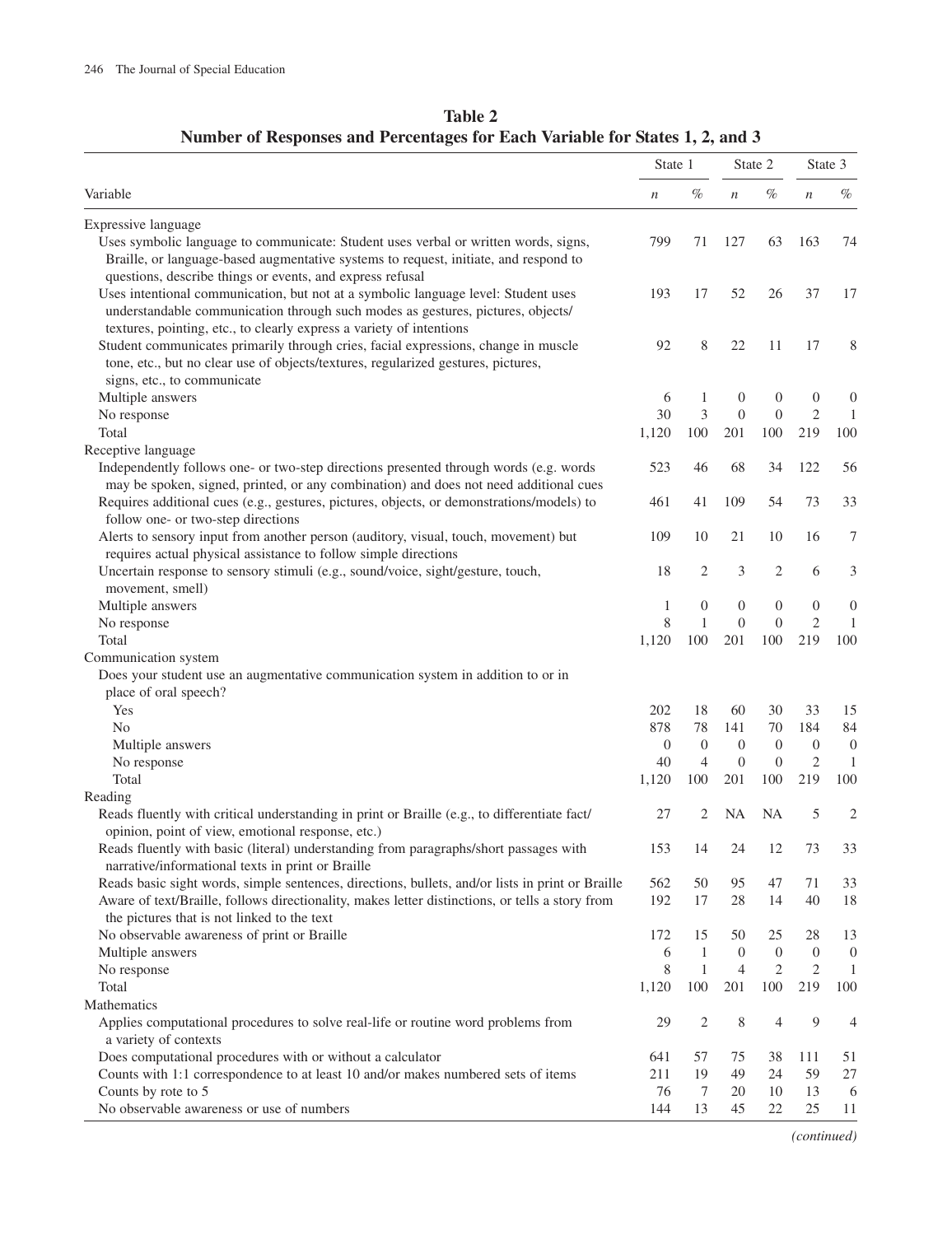| Table 2 (continued) |  |
|---------------------|--|
|---------------------|--|

|                                                                                               |                  | State 1          |                  | State 2        |                  | State 3          |  |
|-----------------------------------------------------------------------------------------------|------------------|------------------|------------------|----------------|------------------|------------------|--|
| Variable                                                                                      | $\boldsymbol{n}$ | %                | $\boldsymbol{n}$ | %              | $\boldsymbol{n}$ | %                |  |
| Multiple answers                                                                              | 8                | 1                | $\overline{0}$   | 0              | $\mathbf{0}$     | $\boldsymbol{0}$ |  |
| No response                                                                                   | 11               | $\mathbf{1}$     | $\overline{4}$   | $\mathfrak{2}$ | $\mathfrak{2}$   | $\mathbf{1}$     |  |
| Total                                                                                         | 1,120            | 100              | 201              | 100            | 219              | 100              |  |
| Vision                                                                                        |                  |                  |                  |                |                  |                  |  |
| Vision within normal limits                                                                   | 686              | 61               | 136              | 68             | 110              | 50               |  |
| Corrected vision within normal limits                                                         | 331              | 29               | 35               | 17             | 87               | 39               |  |
| Low vision; uses vision for some activities of daily living                                   | 74               | 7                | 22               | 11             | 10               | 5                |  |
| No functional use of vision for activities of daily living, or unable to determine functional | 23               | $\overline{2}$   | 8                | 4              | 10               | 5                |  |
| use of vision                                                                                 |                  |                  |                  |                |                  |                  |  |
| Multiple answers                                                                              | $\boldsymbol{0}$ | $\mathbf{0}$     | $\boldsymbol{0}$ | $\mathbf{0}$   | $\overline{0}$   | $\boldsymbol{0}$ |  |
| No response                                                                                   | 6                | $\mathbf{1}$     | $\overline{0}$   | $\theta$       | $\mathfrak{2}$   | $\mathbf{1}$     |  |
| Total                                                                                         | 1,120            | 100              | 201              | 100            | 219              | 100              |  |
| Hearing                                                                                       |                  |                  |                  |                |                  |                  |  |
| Hearing within normal limits                                                                  | 1,040            | 93               | 187              | 93             | 208              | 95               |  |
| Corrected hearing loss within normal limits                                                   | 29               | 2                | 1                | 1              | $\overline{4}$   | $\overline{2}$   |  |
| Hearing loss aided but still with significant loss                                            | 12               | 1                | 6                | 3              | $\boldsymbol{0}$ | $\boldsymbol{0}$ |  |
| Profound loss, even with aids                                                                 | 10               | $\mathbf{1}$     | $\overline{4}$   | $\overline{2}$ | $\theta$         | $\boldsymbol{0}$ |  |
| Unable to determine functional use of hearing                                                 | 20               | 2                | 3                | $\mathbf{1}$   | 5                | $\sqrt{2}$       |  |
| Multiple answers                                                                              | $\theta$         | $\overline{0}$   | $\overline{0}$   | $\overline{0}$ | $\boldsymbol{0}$ | $\boldsymbol{0}$ |  |
| No response                                                                                   | 9                | $\mathbf{1}$     | $\theta$         | $\theta$       | $\overline{2}$   | $\mathbf{1}$     |  |
| Total                                                                                         | 1,120            | 100              | 201              | 100            | 219              | 100              |  |
| Motor skills                                                                                  |                  |                  |                  |                |                  |                  |  |
| No significant motor dysfunction that requires adaptations                                    | 850              | 76               | 153              | 76             | 177              | 81               |  |
| Requires adaptations to support motor functioning (e.g., walker, adapted utensils,            | 127              | 11               | 20               | 10             | 15               | $\tau$           |  |
| and/or keyboard)                                                                              |                  |                  |                  |                |                  |                  |  |
| Uses wheelchair, positioning equipment, and/or assistive devices for most activities          | 55               | 5                | 3                | 2              | 11               | 5                |  |
| Needs personal assistance for most/all motor activities                                       | 73               | 6                | 25               | 12             | 14               | 6                |  |
| Multiple answers                                                                              | $\overline{4}$   | $\mathbf{1}$     | $\boldsymbol{0}$ | $\theta$       | $\boldsymbol{0}$ | $\mathbf{0}$     |  |
| No response                                                                                   | 11               | $\mathbf{1}$     | $\overline{0}$   | $\theta$       | $\mathfrak{2}$   | $\mathbf{1}$     |  |
| Total                                                                                         | 1,120            | 100              | 201              | 100            | 219              | 100              |  |
| Engagement                                                                                    |                  |                  |                  |                |                  |                  |  |
| Initiates and sustains social interactions                                                    | 587              | 52               | 85               | 42             | 130              | 59               |  |
| Responds with social interaction, but does not initiate or sustain social interactions        | 414              | 37               | 87               | 43             | 69               | 32               |  |
| Alerts to others                                                                              | 84               | 8                | 22               | 11             | 16               | $\tau$           |  |
| Does not alert to others                                                                      | 21               | 2                | 7                | $\overline{4}$ | 2                | $\mathbf{1}$     |  |
| Multiple answers                                                                              | $\overline{c}$   | $\overline{0}$   | $\overline{0}$   | $\overline{0}$ | $\boldsymbol{0}$ | $\boldsymbol{0}$ |  |
| No response                                                                                   | 12               | 1                | $\overline{0}$   | $\overline{0}$ | $\overline{2}$   | $\mathbf{1}$     |  |
| Total                                                                                         | 1,120            | 100              | 201              | 100            | 219              | 100              |  |
| Health issues/attendance                                                                      |                  |                  |                  |                |                  |                  |  |
| Attends at least 90% of school days                                                           | 901              | 80               | 173              | 86             | 183              | 84               |  |
| Attends approximately 75% of school days; absences primarily for health issues                | 156              | 14               | 27               | 13             | 26               | 12               |  |
| Attends approximately 50% or less of school days; absences primarily for health issues        | 27               | 2                | $\mathbf{1}$     | 1              | 5                | $\sqrt{2}$       |  |
| Receives homebound instruction because of health issues                                       | 6                | 1                | $\mathbf{0}$     | 0              | $\mathbf{0}$     | $\boldsymbol{0}$ |  |
| Highly irregular attendance or receives homebound instruction because of issues               | 21               | $\overline{2}$   | $\overline{0}$   | $\Omega$       | 3                | $\mathbf{1}$     |  |
| other than health                                                                             |                  |                  |                  |                |                  |                  |  |
| Multiple answers                                                                              | $\sqrt{2}$       | $\boldsymbol{0}$ | $\boldsymbol{0}$ | $\mathbf{0}$   | $\boldsymbol{0}$ | $\boldsymbol{0}$ |  |
| No response                                                                                   | 7                | $\mathbf{1}$     | $\boldsymbol{0}$ | $\theta$       | $\mathfrak{2}$   | $\mathbf{1}$     |  |
| Total                                                                                         | 1,120            | 100              | 201              | 100            | 219              | 100              |  |

Note:  $NA = not available$ .

Under math skills, teachers were again asked to select the performance description that best indicated the skill levels of their students. At the highest level, 2% of students in State 1 and 4% of students in States 2 and 3 applied computational procedures to solve real-life or routine word problems from a variety of contexts. The largest category of students within each state (57%, 38%, and 51% in States 1, 2, and 3,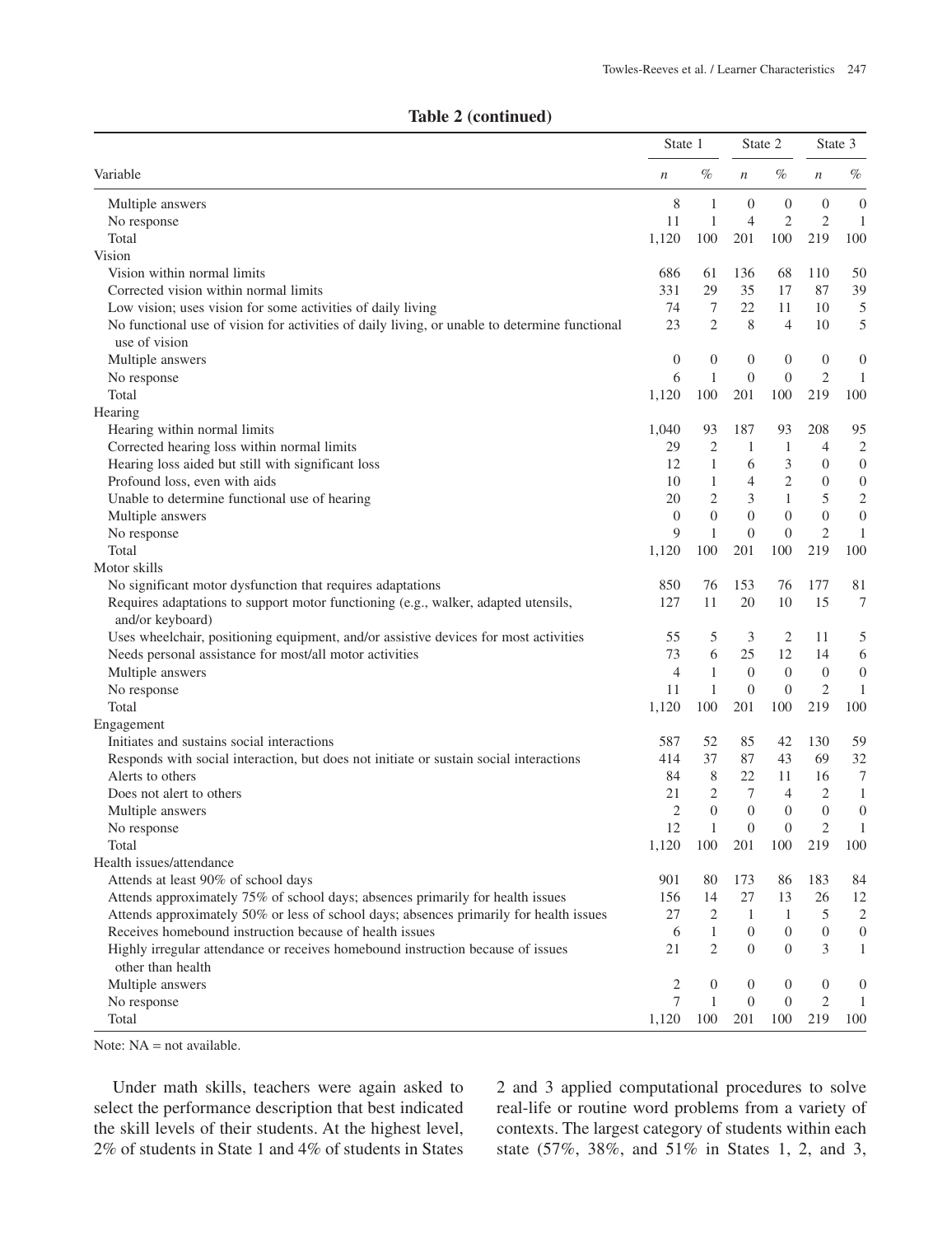respectively) was able to complete computational procedures with or without a calculator. Nearly 19% of students in State 1, 24% of students in State 2, and 27% of students in State 3 were described as performing at the more basic level of counting with one-to-one correspondence to at least 10 and/or making numbered sets of items. Smaller percentages still (7%, 10%, and 6%) were described as being able to count by rote to 5, but without the higher skill sequences of one-to-one correspondence or computation. Finally, teachers noted that nearly 13% of students in State 1, 22% of students in State 2, and 11% of students in State 3 had no observable awareness or use of numbers.

Most students in all three states (90%, 85%, and 89%) had normal vision or corrected vision within normal limits. However, nearly 9% in State 1, almost 15% in State 2, and exactly 10% in State 3 of all students represented in our survey had low vision or no functional use of vision for activities of daily living. As with vision, most students (95%, 94%, and 97%) had hearing within normal limits or corrected hearing loss within normal limits. Small percentages of the populations in States 1 and 2 (2% and 5%, respectively) had significant and profound hearing loss, even with aids. No students in State 3 had this characteristic. For almost 2% of the population in all three states, teachers were unable to determine the functional use of hearing for their students.

When asked to rate students'motor abilities, teachers rated approximately 76% of students in States 1 and 2 and 81% of students in State 3 as having no significant motor dysfunction that required adaptations. However, the remaining 24% of students in States 1 and 2 and 18% of students in State 3 had a range of motor abilities, from requiring adaptations to support motor functioning to needing personal assistance for most or all motor activities. Overall, there was clearly a wide variety of abilities and needs for this student population related to motor functioning.

Engagement (awareness and interaction with others) is another variable investigated by the LCI. Approximately 89% of students in State 1, 85% of the students in State 2, and 91% of students in State 3 were able to initiate and sustain social interactions or respond to social interactions (without initiating or sustaining them). However, 8% of students in State 1, 11% of students in State 2, and 7% of students in State 3 only alerted to other people. Approximately 2% of students in State 1, 4% in State 2, and 1% of students in State 3 did not alert to other people.

Because the students who take AA-AAS are those with the most significant cognitive disabilities, who

# **Table 3 Relationship Between Expressive Communication, Receptive Language, Reading, and Mathematics**

| Variable                    | 1 | 2       | 3       | 4       |
|-----------------------------|---|---------|---------|---------|
| State 1                     |   |         |         |         |
| 1. Expressive communication |   | .576*   | $.574*$ | $.648*$ |
| 2. Receptive language       |   |         | $.559*$ | $.634*$ |
| 3. Reading                  |   |         |         | $.783*$ |
| 4. Mathematics              |   |         |         |         |
| State 2                     |   |         |         |         |
| 1. Expressive communication |   | $.659*$ | $.674*$ | $.686*$ |
| 2. Receptive language       |   |         | $.577*$ | $.568*$ |
| 3. Reading                  |   |         |         | $.836*$ |
| 4. Mathematics              |   |         |         |         |
| State 3                     |   |         |         |         |
| 1. Expressive communication |   | $.721*$ | .649*   | $.718*$ |
| 2. Receptive language       |   |         | .678*   | $.694*$ |
| 3. Reading                  |   |         |         | $.847*$ |
| 4. Mathematics              |   |         |         |         |

 $*_{p} > .01$ .

may also have special medical needs or considerations, the final variable on the LCI investigated attendance in school. Remarkably, 94% of students in State 1, 99% of students in State 2, and 96% of students in State 3 attended at least 75% of school days, with absences primarily for health issues. In States 1 and 3, 2% of the population attended approximately 50% or fewer of school days, with absences primarily for health issues; in State 2 that percentage was 1%.

## **Correlational Analyses**

Correlational analyses were also conducted between expressive language, receptive communication, and reading and math. Results for all three states can be found in Table 3. A bivariate Pearson correlation was used to investigate the relationship between expressive language and reading and math and receptive communication and reading and math. In all three states, a statistically significant correlation was found between the level of a student's expressive language and the student's level of reading. As might be expected, students who were symbolic learners were also reading at higher levels than those who were not. In addition, a significant correlation was found between the level of a student's receptive communication and the level of reading in all three states. Consequently, students with higher levels of receptive communication were also reading at a higher level. Furthermore, significant correlations were found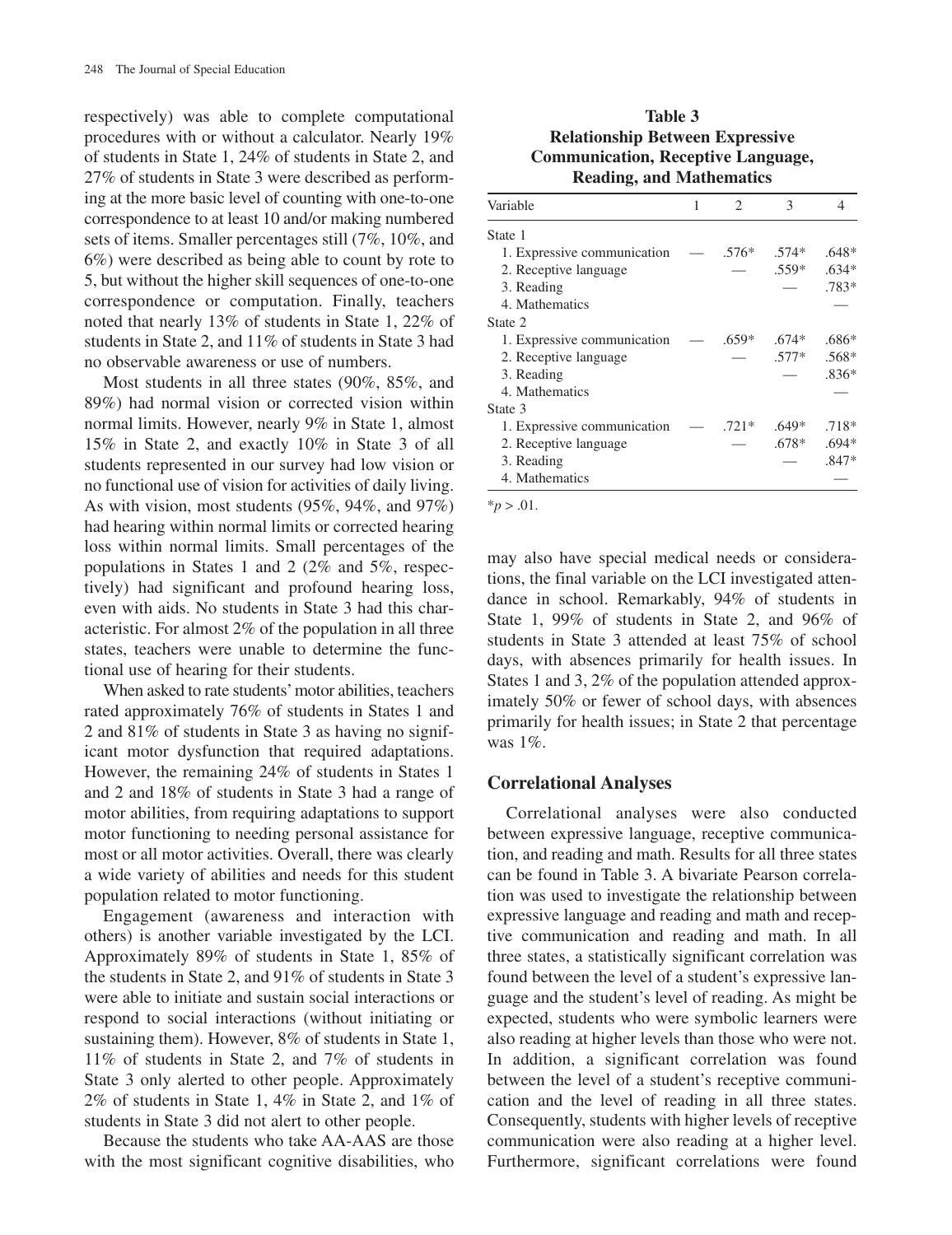between the level of a student's expressive language and mathematics and receptive communication and mathematics in all three states. Again as might be expected, students with higher levels of expressive language and receptive communication were working at higher levels in mathematics.

Correlational analyses were also conducted to investigate the relationship between receptive language and engagement, motor, and health issues and attendance. These analyses resulted in statistically significant correlations for receptive language and engagement ( $r = .55$ ,  $p < .01$ ), motor skills ( $r = .57$ ,  $p < .01$ ), and health issues and attendance ( $r = .17$ ,  $p > .01$ ) in State 1. Similarly, in State 2, analyses resulted in significant correlations for receptive language and engagement  $(r = .58, p < .01)$ , motor skills  $(r = .48, p < .01)$ , and health issues and attendance  $(r = .18, p > .01)$ . In State 3, analyses yielded statistically significant correlations for receptive language and engagement  $(r = .68, p < .01)$ , motor skills  $(r = .56, p < .01)$ , and health issues and attendance  $(r = .41, p < .01).$ 

#### **Discussion**

NCLB requires that all educational assessments, including AA-AAS, that are used for determining school and state-level adequate yearly progress meet high standards of technical adequacy. As noted by Pellegrino et al. (2001), two critical elements in determining technical adequacy are (a) precisely defining the target set of students for whom an assessment has been designed and (b) determining if the learners for whom that assessment has been designed are in fact the students who are taking it. The purpose of this study was to describe the learner characteristics of students taking AA-AAS in three demographically and geographically dissimilar states. To describe the population of students in the AA-AAS for these three states, we created a brief scale, the LCI, across nine separate dimensions on which students with significant cognitive disabilities are known to have highly variable abilities (expression communication, receptive communication, social engagement, motor skills, hearing, vision, health, reading, and math; Heward, 2006; Orelove et al., 2004). As might be expected, teachers' ratings for individual students ranged across the gamut of performance descriptions within each area assessed by the LCI, but some important conclusions can still be drawn.

First, students in these three states who are being identified to take AA-AAS are for the most part students for whom the regular assessments, even with accommodations, would probably not be appropriate. For example, only 2% to 4% of the total students in the AA-AAS in these states are able to "read fluently with critical understanding" or "apply computational procedures to solve real-life or routine word problems." Both skills would be required for the successful completion of grade-level reading and math assessments under NCLB.

Second, the majority of students taking the AA-AAS represented in our survey from these three states did have functional reading and math skills. For example, over 66% of the students in our survey from State 1 could at least read basic sight words or simple sentences in print or Braille, and 59% of the students in the AA-AAS in State 1 could, at a minimum, do computational problems with or without a calculator.

Third, within each of these three states, there would appear to be a small but significant number of students (approximately 11% or less) in the AA-AAS whose language skills could best be described as presymbolic (Bates, 1976). That percentage appears consistent for both expressive and receptive communication. Moreover, these percentages are also consistent with the percentage of students in each state who teachers report do not respond to social interactions.

Fourth, even larger percentages of students in each of the three states had no observable awareness of print or Braille (15%, 25%, and 13% in States 1, 2, and 3, respectively) and no observable awareness or use of numbers (13%, 22%, and 11%, respectively).

Finally, as might be expected, there were strong correlations between levels of receptive and expressive communication skills and academic and math measures for students in the AA-AAS in each of the three states. The strongest correlations, also as might be expected, were between academic ratings in math and reading for the students in these states (.78, .84, and .85 in States 1, 2, and 3, respectively), indicating a very strong relationship between math and reading performance on the LCI for these students.

Our findings suggest that although the majority of students in our sample in their respective states' AA-AAS did have functional math and reading skills, there were smaller percentages of students whose lack of formalized, symbolic communication systems or lack of awareness of the basic building blocks of reading and math (i.e., print and numbers) may create tremendous challenges in building alternate assessments that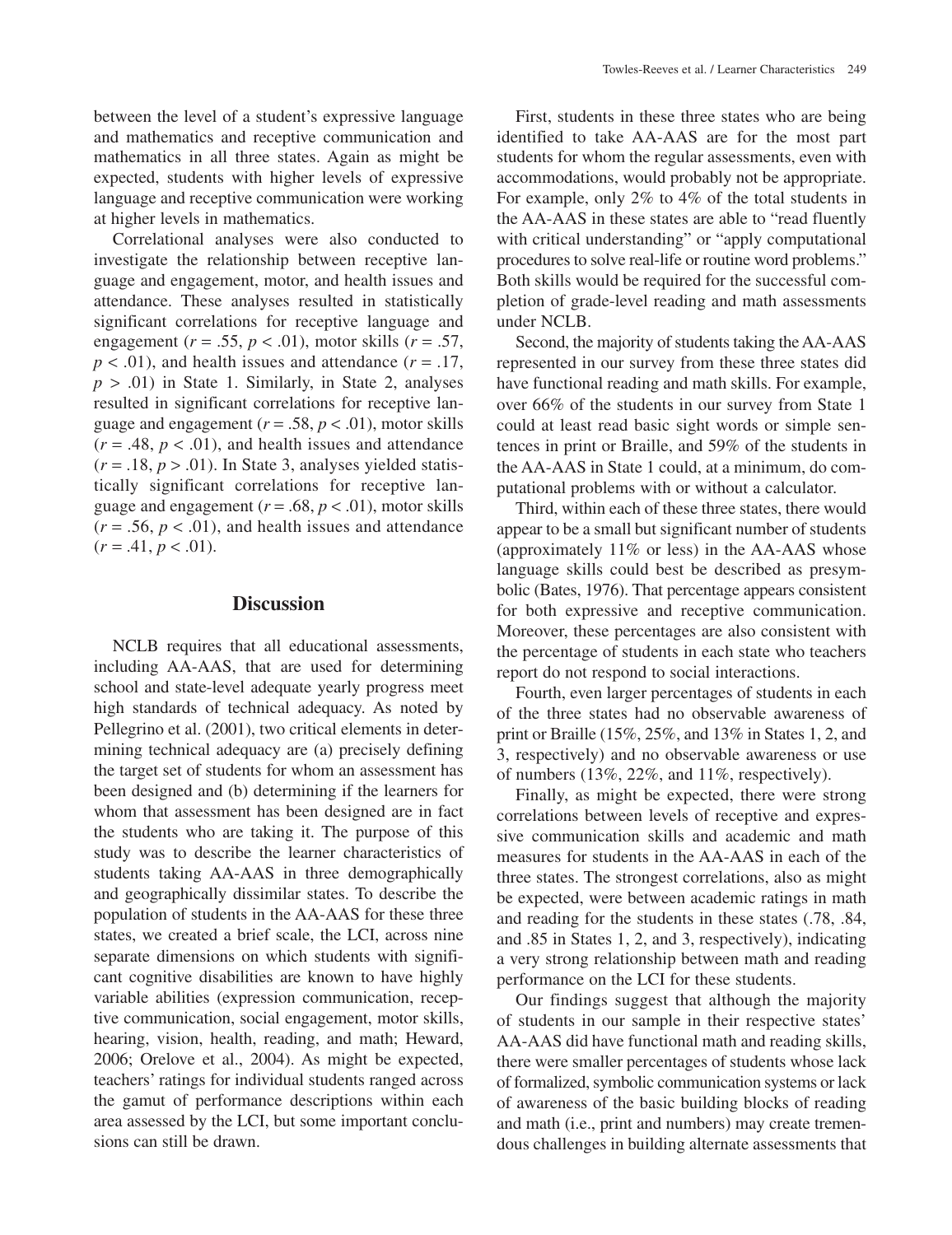(a) capture meaningful skills that these students have achieved and (b) are linked to grade-level content standards.

Our results appear consistent with those of Almond and Bechard (2005), who also found a broad range of communication skills in the students in their study (i.e., 10% of the students in their sample did not use words to communicate, but almost 40% used 200 words or more in functional communication) and in their motor skills (students in their sample ranged from not being able to perform any components of the task because of severe motor deficits to being able to perform the task without any supports). Our findings, together with those of Almond and Bechard, highlight the extreme heterogeneity of the population of students in the AA-AAS, making the development of valid and reliable assessments for these students an even more formidable task.

## **Limitations**

One of the most significant limitations in this study is the difficulty in describing communication levels of students in a way in which all communication experts would agree. Describing students' levels of expressive communication can become confusing, because various experts use varying terms for this purpose. Bates (1976), who was a pioneer in identifying the emergence and levels of symbolic and language-based communication, spoke of three major stages of development. Locution, the highest level, occurs when an individual uses formal language to express intent. Formal language includes those systems that are rule based, such as oral speech, Braille, print, various forms of sign language, and formalized augmentative communication boards or electronic systems (Level 1 of expressive communication on the LCI). These are clearly symbolic systems. The use of regularized gestures, pointing, or objects to express communicative intent (Level 2 on the LCI), although understandable, falls at the level of illocution and can be considered at an emergent symbolic level, but not formalized language. Finally, an individual who uses less differentiated cries, muscle tone changes, and so on, to communicate (Level 3 on the LCI) may require interpretation on the part of a listener, and although these individuals are definitely communicative, they would not be considered to be at a symbolic level of communication. Mirenda (2003), a noted authority in functional and augmentative communication development for students with significant disabilities, listed multiple options for "symbols" that can be used for functional

communication. These might include signs, pictures, partial objects, gestures, and so on. When reviewing the vast literature in this area, it is difficult to determine which descriptors to use when describing a given student's communicative or expressive acts. Is one at a "symbolic level" of development when he or she uses any symbol as a representation, even a real object, or should he or she be using a standardized, language system to be considered symbolic? In designing the LCI, we separated the students who used formalized language (print, speech, sign, formalized augmentative communication systems) at Level 1 of expressive communication from those who used some symbols (such as pictures, gestures, points, and so on) at Level 2 of expressive communication to determine the complexity of their communication development. We recognize that not all researchers in this area would interpret symbolic communication in the same sense that we used for our scale.

A second limitation is that the LCI is our own instrument, but no other measures existed that would succinctly capture the essential dimensions on which we needed to describe the population of students potentially eligible for the AA-AAS. To ensure that we did construct a valid measure of student characteristics, we designed the LCI in conjunction with experts in the fields of occupational therapy, physical therapy, speech and language pathology and communication disorders, deaf-blindness, reading, mathematics, and special education; piloted the survey with a small sample of teachers and partner respondents to achieve an acceptable level of interrater agreement; and achieved a final interrater agreement of 95% upon subsequent revisions on the basis of expert and teacher comments. However, the lack of a previously validated research tool for our study is a limitation.

In addition, a third limitation of this study is the use of teacher ratings to describe the characteristics of students participating in AA-AAS. Certainly, there are limitations to gathering data requiring teachers to rate students' abilities (i.e., underestimating abilities), but this is necessary in gathering data on the learning characteristics of students taking AA-AAS. In the future, researchers may want to consider gathering descriptive data on respondents or have parents and teachers complete the same inventory to check for consistency in reporting. Additionally, states used varied data collection techniques, which we recognize as a limitation. However, the consistency in directions for completing the LCI was maintained across each of the states and across the data collection techniques.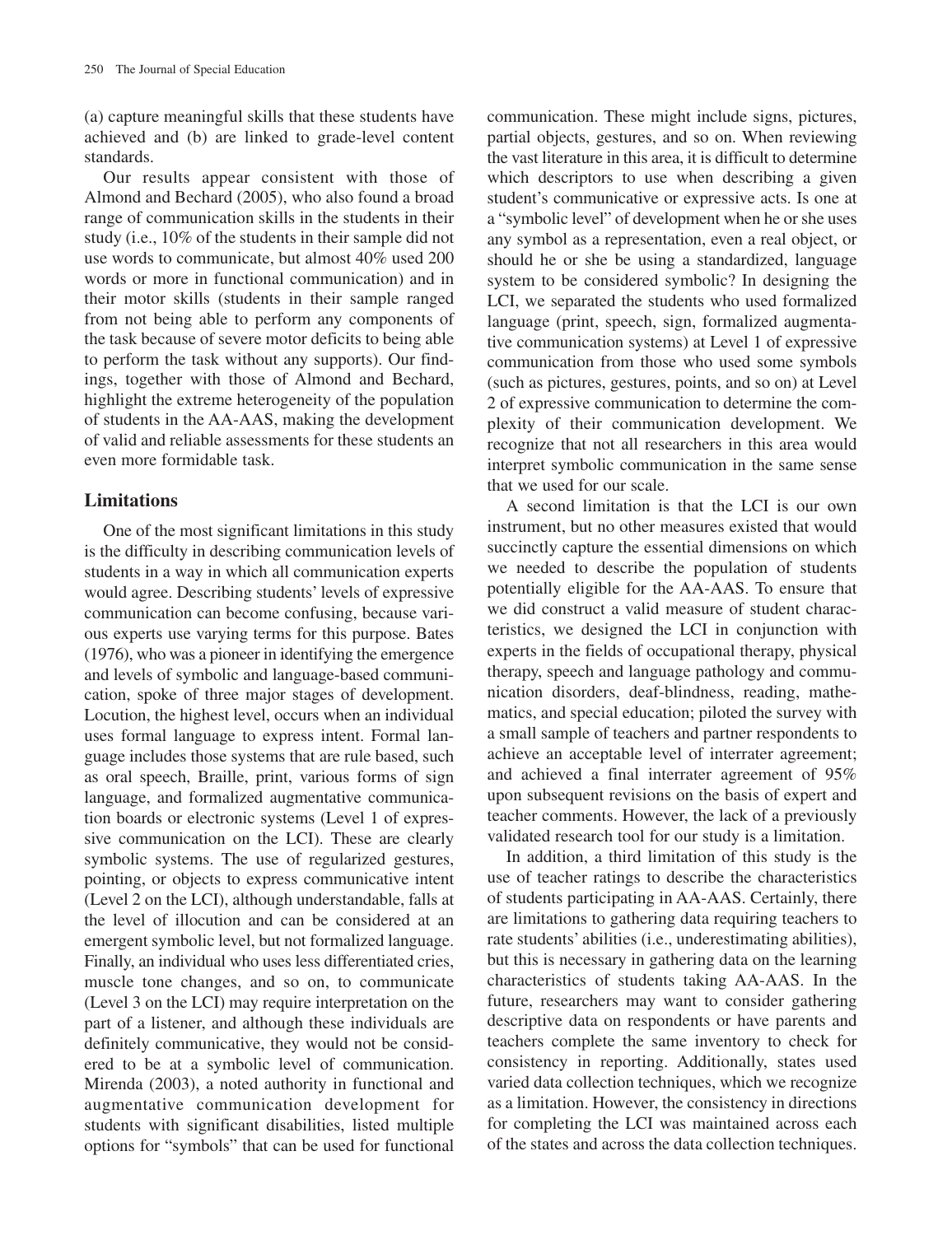The fourth significant limitation is, of course, the very low response rate for State 2. With a response rate of only approximately 7%, it would be impossible to generalize the results from State 2 to the entire population of students in that state who are eligible for its AA-AAS. Despite this limitation, we did include the results from this state for two reasons: (a) we did have more than 200 individual responses from the state, and (b) although this was a very limited sample, in general, the student characteristic results from State 2 mirrored those of States 1 and 3, for which we had response rates of 80% and 47%, respectively. This was especially true in the overall percentage of students in each state who scored at either Level 1 (symbolic) or Level 2 (emerging symbolic) for both the expressive and receptive language items and for the overall percentage of students in each state who initiated or sustained or responded to social interactions. Although teachers in State 2 did report a higher incidence of students who used augmentative communication systems, who had no observable awareness of print or numbers, and who required assistance for all motor activities than did teachers from States 1 and 3, we simply cannot identify whether this is a real difference or an artifact of the small sample from that state. Further research is clearly needed to establish how states differ in their identified populations for their alternate assessments.

Contributing, in all probability, to the low response rate for State 2 in our study was the element of timing of the survey and the fact that the survey was electronically "passed down" from administrators to teachers. Future studies should ensure that teachers have direct access to the LCI or a similar instrument and that the survey is not timed to coincide with other major due dates or year-end activities for teachers.

## **Future Research Considerations**

There are important considerations for future research investigating the learning characteristics of students with the most significant cognitive disabilities as well as possible uses of the LCI. To begin, we have no current data that outline how many students with the most significant cognitive disabilities are also English-language learners who participate in the AA-AAS. This is an important consideration to add to the LCI to identify the number of students who are both students with significant cognitive disabilities and English-language learners. In addition, this information will help states be sure that teachers are providing

appropriate instruction on the basis of these particular students' learning needs.

Second, the AA-AAS for every state is used to determine adequate yearly progress for these students and in some states is also part of student and school accountability measures that have considerable impact (graduation status for individual students, rewards and sanctions for schools). It is important to know what student characteristics are most correlated with performance on the AA-AAS. For example, is it possible for states to design their AA-AAS in such a way that even students at the emerging and presymbolic levels of communication can demonstrate what they know and can do on content linked to grade-level content standards? Further research that links student characteristics on the LCI with actual AA-AAS scores can begin to answer these questions.

Third, research with the LCI, or similar measures that can reliably and validly identify the learner characteristics of this population, would be useful in increasing general public awareness about strengths and challenges for students taking alternate assessments and in delineating the extent to which states truly are assessing similar populations of students in their respective AA-AAS. For states that may be overidentifying students for their AA-AAS (e.g., exceeding the 1% cap on students who can achieve proficiency in the AA-AAS), instruments such as the LCI can be useful in determining if students with more advanced academic skills (e.g., reading with critical understanding) are being placed into the AA-AAS and could perhaps be more appropriately placed into other assessment options (alternate assessments on grade-level standards or alternate assessments under modified achievement standards) allowed under NCLB.

Finally, professional development has been identified as a key variable for teachers with students in the AA-AAS (Browder, Karvonen, Davis, Fallin, & Courtade-Little, 2005). Instruments such as the LCI could be used to tailor professional development on the AA-AAS to ensure that teachers receive in-service training that addresses the communication levels of their students, as an essential variable in accessing the grade-level curriculum.

#### **Implications for Practitioners**

There are two critical implications for practitioners from this study. We will discuss each in turn. First, the U.S. Department of Education (2004, 2005) clearly requires that states develop alternate achievement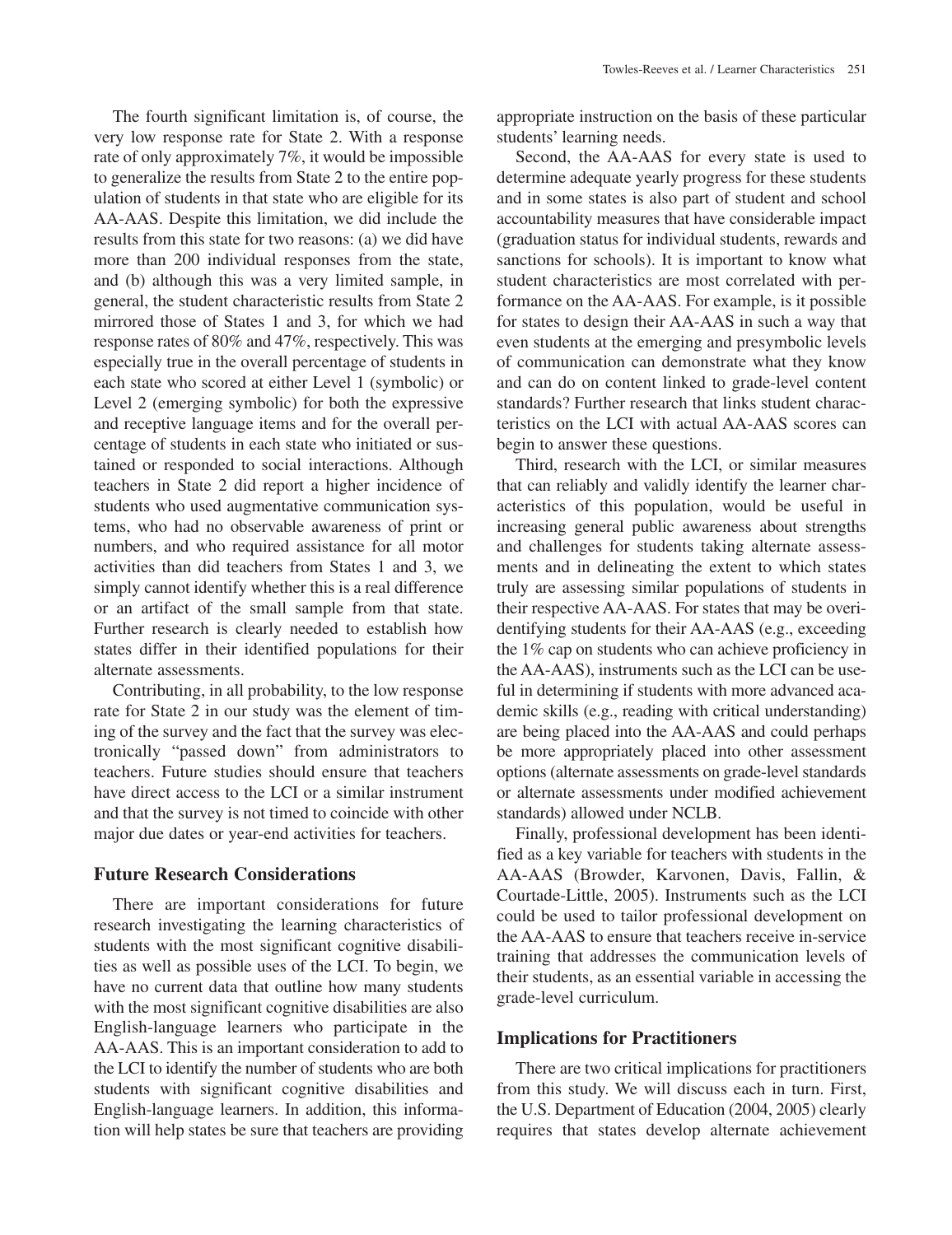standards that are linked to grade-level content standards for students with significant cognitive disabilities. In its NCLB peer-review guidance for states, the Department of Education (2004) has made this linkage to grade-level context explicit:

For alternate assessments in grades 3 through 8 based on alternate achievement standards, the assessment materials should show a clear link to the content standards for the grade in which the student is enrolled although the grade-level content may be reduced in complexity or modified to reflect pre-requisite skills. (p. 15)

The challenge for both state-level policy makers and practitioners is how this linkage is to be made for students who are functioning at a presymbolic level of communication. It is important to note that this term is not used to describe students who expressively have not been provided with the means (or symbols) to convey content that they may really know, but students who receptively are functioning at a presymbolic level as well. Academic content is, by definition, symbolic content; that content becomes increasingly complex and abstract at higher grade levels. For students at a presymbolic level, then, teachers must teach the development of symbolic communication through the grade-level content. As noted by Browder, Wallace, Snell, and Kleinert (2005), this means simultaneously teaching the content while teaching the symbols by which that content is represented. For example, for students who are learning to identify key characters in a story by selecting pictures of those characters, this means learning that pictures are symbols that can represent actual characters, while learning about the characters themselves. As a field focused on curriculum and instruction for students with significant cognitive disabilities, we simply have not yet developed a research base for how these two important, but very distinct, skill sets (one a developmental and communicative skill and the other an academic and core content skill) can be effectively taught in tandem.

The second implication is in part a recognition of the first. In consideration of the heterogeneity of learners who are eligible for alternate assessments on grade-level content standards, NCLB allows multiple alternate achievement standards (U.S. Department of Education, 2005). According to the Department of Education (2005), if a state

chooses to define multiple alternate achievement standards, it must employ commonly accepted professional practices to define the standards; it must document the relationship among the alternate achievement standards as part of its coherent assessment plan.... One reason why a State might choose to develop more than one alternate achievement standard is to promote access to the general curriculum and to ensure that students are appropriately challenged to meet the highest standards possible. (p. 22)

This survey suggests some evidence that states might want to consider this option. Given that the 1% of students with significant cognitive disabilities for whom the AA-AAS is designed includes both symbolic learners who evidence skills in reading and math as well as presymbolic learners who display limited social engagement and no awareness of print and numbers, it would appear to be a reasonable and coherent assessment approach to consider separate alternate achievement standards for these two sets of students. Certainly, what might be defined as an appropriately challenging alternate achievement standard in reading for a student who reads basic sight words or sentences (or even reads fluently with basic understanding from paragraphs) would be defined at a different level of complexity or scope than for a student with no clear use of gestures, pictures, or signs to communicate and who had no observable awareness of print. Or conversely, what would be an appropriately challenging math standard for a student "who could do computational problems with or without a calculator" would appear to be different for a student who had no observable awareness of numbers. Still, of course, the caveat remains that even for students at a presymbolic level of communication, states are to consider alternate achievement standards linked to grade-level content standards, and if a state does adopt multiple achievement standards, each set of those alternate standards must reflect that linkage.

We should also note that if a state chooses to adopt multiple alternate achievement standards, the Department of Education (2005) has described the relationships that should exist between those multiple sets of standards: "If, however, a State chooses to define multiple alternate achievement standards, it must employ commonly accepted professional practices to define the standards; it must document the relationship among the alternate achievement standards as part of its coherent assessment plan" (p. 23). We would argue that on the basis of the results of this study, a decision to create multiple alternate achievement standards based on students' symbolic use of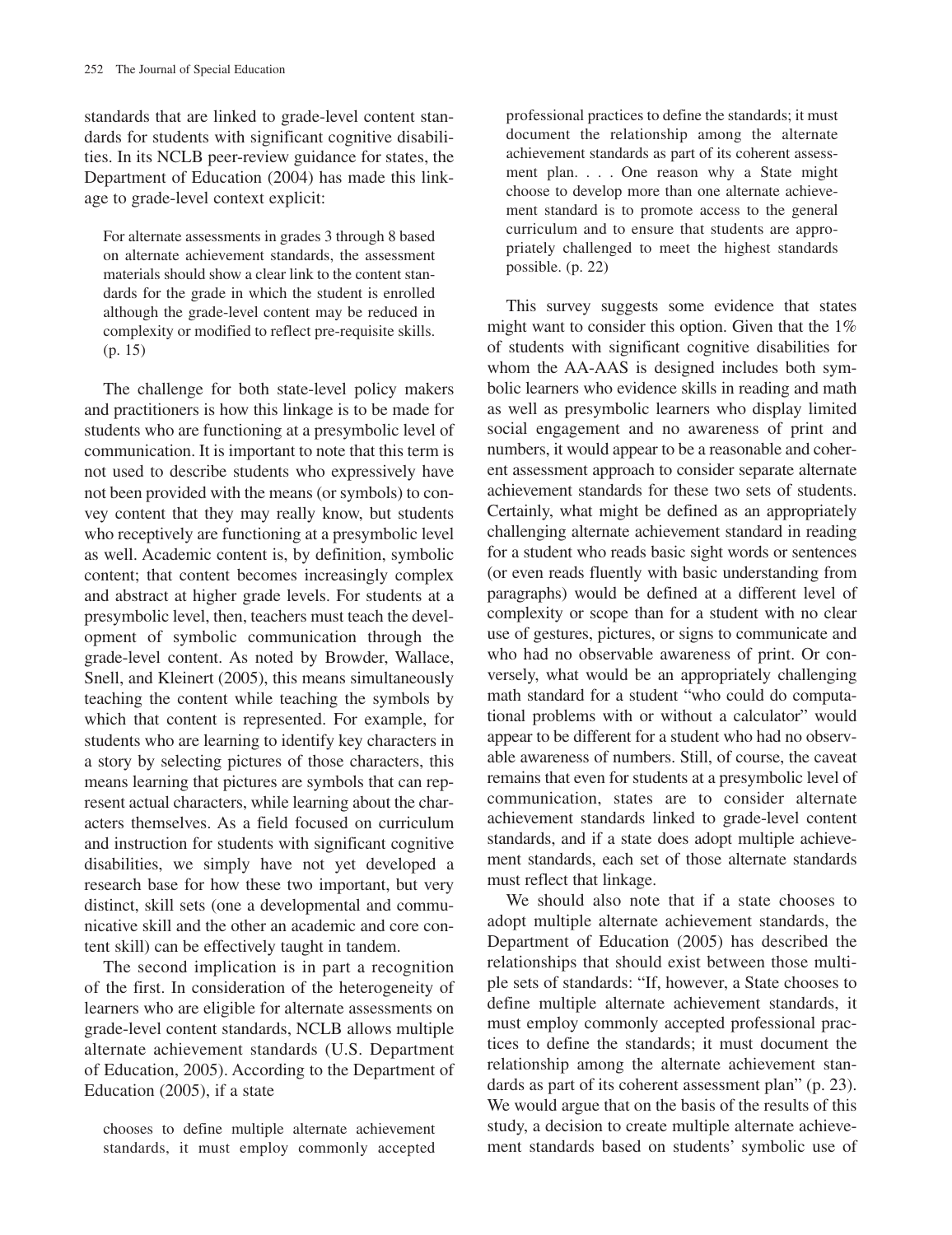# **Conclusion**

This study examined the learner characteristics of students in the AA-AAS in three very geographically and demographically different states. On the basis of our results, it can be argued that students in the alternate assessment include at least two subgroups within this population, although it should be noted that there is no distinct line between the two and most likely a continuum rather than a precise demarcation of symbolic language levels exists. The first set of students (and the majority of the students in our sample) have either symbolic or emerging symbolic levels of communication, evidence social engagement, and possess at least some level functional reading and math skills. The second set of students in our sample (10% to 25% of our students, depending on the measure and the state) have not yet acquired formal, symbolic communication systems do not initiate, maintain, or respond to social interactions and have no awareness of print, Braille, or numbers. Between these two sets of students are those who most likely represent skills and abilities characteristic, in part, of each of these groups. States must consider the educational needs of all these students in designing their AA-AAS. Most important, states will need to thoughtfully consider, especially for students at a presymbolic level of communication, how to ensure linkage to grade-level content standards in ways that provide meaningful and useful educational targets for those students.

# **References**

- Almond, P., & Bechard, S. (2005). *In-depth look at students who take alternate assessments: What do we know now?* Retrieved March 16, 2006, from http://www.measuredprogress.org/ Resources/SpecialEd.html
- Bates, E. (1976). *Language in context: Studies in the acquisition of pragmatics*. New York: Academic Press.
- Browder, D., Karvonen, M., Davis, S., Fallin, K., & Courtade-Little, G. (2005). The impact of teacher training on state alternate assessment scores. *Exceptional Children*, *71*(3), 267–282.
- Browder, D., Wallace, T., Snell, M., & Kleinert, H. (2005). *The use of progress monitoring with students with significant cogni-*

*tive disabilities*. Washington, DC: American Institutes of Research, National Center on Student Progress Monitoring.

- Browder, D. M., Spooner, R., Algozzine, R., Ahlgrim-Delzell, L., Flowers, C., & Karvonen, M. (2003). What we know and need to know about alternate assessment. *Exceptional Children*, *70*, 45–61.
- Flowers, C., Ahlgrim-Delzell, L., Browder, D., & Spooner, F. (2005). Teachers' perceptions of alternate assessments. *Research and Practice for Persons With Severe Disabilities*, *30*(2), 81–92.
- Heward, W. (2006). *Exceptional children: An introduction to special education* (8th ed.). Upper Saddle River, NJ: Merrill/ Prentice Hall.
- Individuals With Disabilities Education Act Amendments of 1997, Pub. L. 105-17, 20 U.S.C. §§ 1400 *et seq*. (1997).
- Individuals With Disabilities Education Improvement Act of 2004, Pub. L. 108-446, 20 U.S.C. §§ 1400 *et seq*. (2004).
- Kampfer, S., Horvath, L., Kleinert, H., & Kearns, J. (2001). Teachers' perceptions of one state's alternate assessment portfolio program: Implications for practice and preparation. *Exceptional Children*, *67*(3), 361–374.
- Kleinert, H., Haigh, J., Kearns, J., Kennedy, S. (2000). Alternate assessments: Lessons learned and roads to be taken. *Exceptional Children*, *67*(1), 51–66.
- Kleinert, H., & Kearns, J. (1999). A validation study of the performance indicators and learner outcomes of Kentucky's alternate assessment for students with significant disabilities. *Journal of the Association for Persons With Severe Handicaps*, *24*(2), 100–110.
- Kleinert, H., Kearns, J., & Kennedy, S. (1997). Accountability for all students: Kentucky's Alternate Portfolio system for students with moderate and severe cognitive disabilities. *Journal of the Association for Persons With Severe Handicaps*, *22*(2), 88–101.
- Kleinert, H., Kennedy, S., & Kearns, J. (1999). Impact of alternate assessments: A statewide teacher survey. *Journal of Special Education*, *33*(2), 93–102.
- Kleinert, H., & Thurlow, M. (2001). An introduction to alternate assessment. In H. Kleinert & J. Kearns, *Alternate assessment: Measuring outcomes and supports for students with disabilities* (pp. 1–15). Baltimore, MD: Paul Brookes.
- Midsouth Regional Resource Center. (2004). *Compilation of state alternate assessment participation guidelines*. Retrieved March 15, 2007, from http://www.rrfcnetwork.org/images/ stories/MSRRC/DOCS/ASSESSMENT/alt%20assess%20par ticipation%20guidelines%202.04.doc
- Mirenda, P. (2003). Toward functional augmentative and alternative communication for students with autism: Manual signs, graphic symbols, and voice output communication aids. *Language, Speech, and Hearing Services in the Schools*, *34*, 203–216.
- No Child Left Behind Act of 2001, Pub. L. 107-110, 115 Stat. 1425, 20 U.S.C. §§ 6301 et seq. (2001).
- Orelove, F., Sobsey, D., & Silberman, R. (Eds.). (2004). *Educating children with multiple disabilities: A collaborative approach* (4th ed.). Baltimore, MD: Paul Brookes.
- Pellegrino, J., Chudowsky, N., & Glaser, R. (Eds.). (2001). *Knowing what students know: The science and design of educational assessment*. Washington, DC: National Academy Press.
- Turner, M., Baldwin, L., Kleinert, H., & Kearns, J. (2000). An examination of the concurrent validity of Kentucky's alternate assessment system. *Journal of Special Education*, *34*(2), 69–76.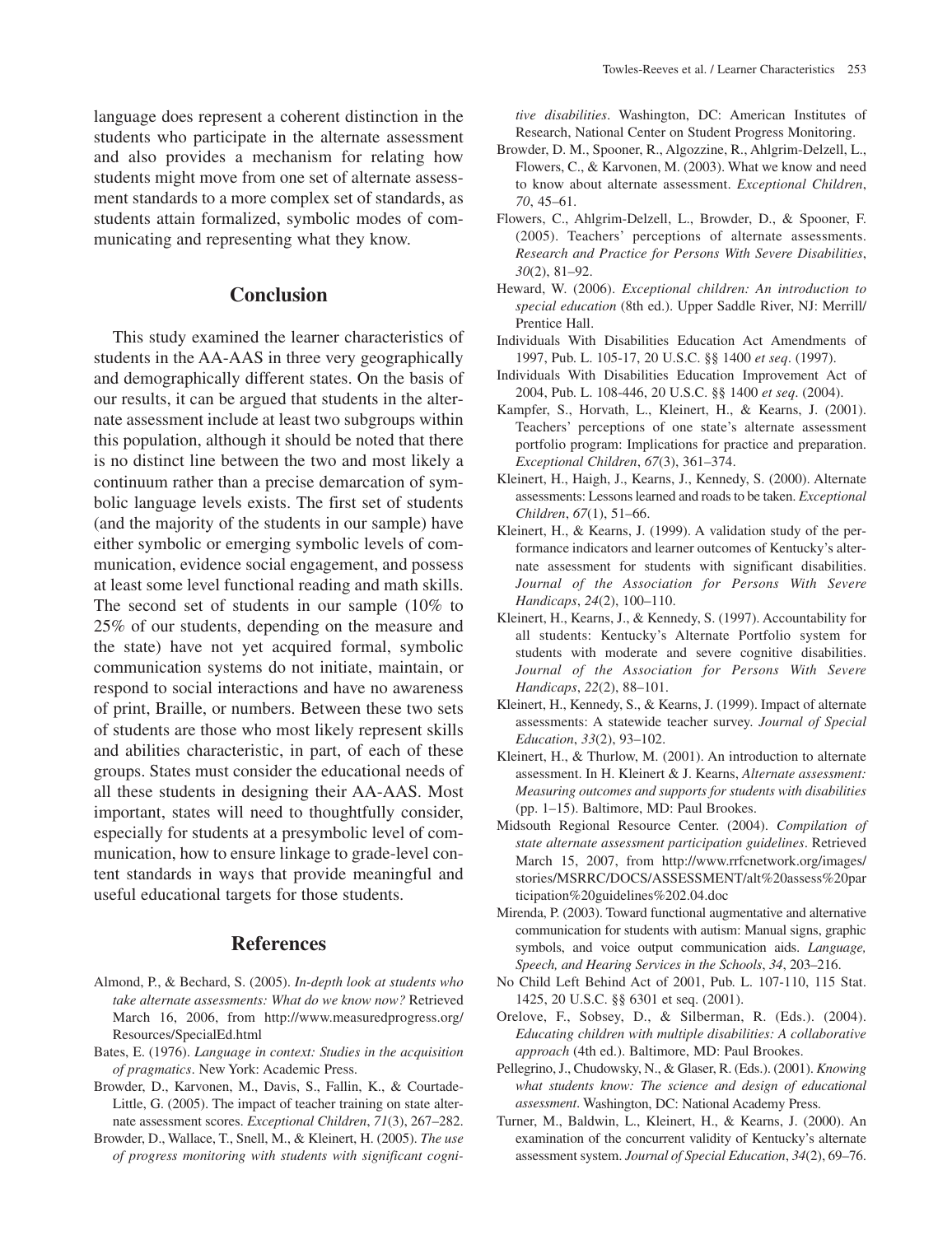- U.S. Department of Education. (2002–2003). *Education Week analysis of data from the Office of Special Education Programs, Data Analysis System*. Washington, DC: Author.
- U.S. Department of Education. (2004). *Standards and assessment peer review guidance*. Washington, DC: U.S. Department of Education, Office of Elementary and Secondary Education.
- U.S. Department of Education. (2005). *Alternate achievement standards for students with the most significant cognitive disabilities: Non-regulatory guidance*. Washington, DC: U.S. Department of Education, Office of Elementary and Secondary Education.

**Elizabeth Towles-Reeves**is the research coordinator for the NAAC at the University of Kentucky. Her current interests include the technical adequacy of alternate assessments and improving instruction and assessment for students with the most significant cognitive disabilities.

**Jacqueline Kearns**, EdD, is the principal investigator of the NAAC and the associate director of the Inclusive Large-Scale Standards and Assessment Project (ILSSA) at the University of Kentucky. Dr. Kearns has conducted two federally funded directed research projects and served as the research coordinator for a third. As associate director of ILSSA, she has provided or supervised technical assistance in the design and administration of alternate assessments to over 15 states and other entities. In addition, she has coauthored many journal articles and other literature on alternate assessments, including the first book on alternate assessment.

**Harold Kleinert** is currently the executive director of the Human Development Institute–University Center for Excellence in Developmental Disabilities at the University of Kentucky and co–principal investigator of the NAAC. He has published extensively in the area of alternate and inclusive assessment for students with significant disabilities under IDEA, including research on the impact of the inclusion of students with significant disabilities in large-scale assessment and accountability systems.

**Jane Kleinert**, PhD, is an assistant professor in the Division of Communication Disorders, College of Health Sciences, at the University of Kentucky. Her research and teaching areas include communication and self-determination development with students with multiple and severe disabilities.